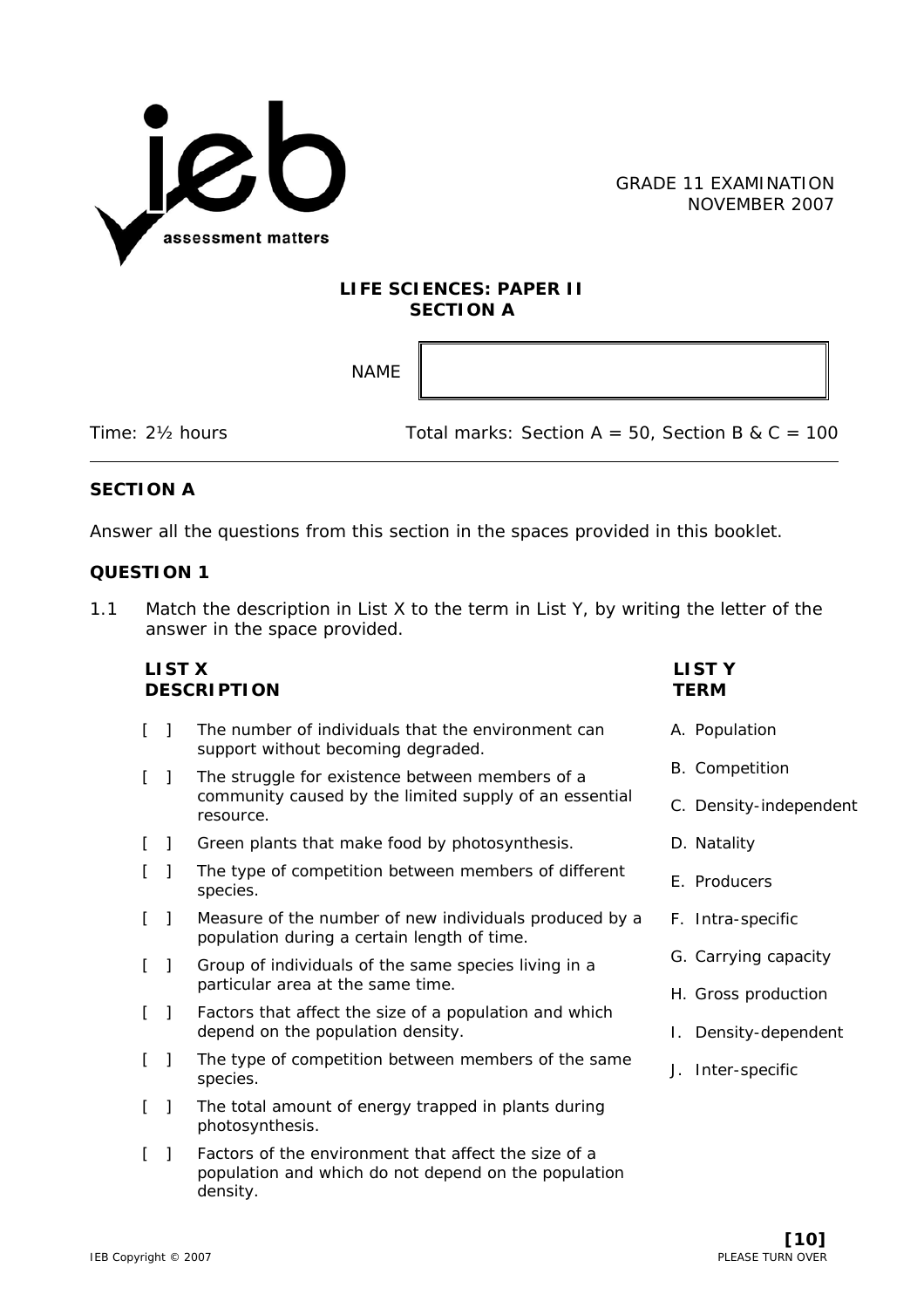1.2 Two typical graphs of the ways populations grow are shown below. In the table below each graph, you are asked to provide a comparison. Write the answer "yes" or "no" in the appropriate spaces in the table for question 1 to 9. Write an appropriate name in your answer for question 10.



| <b>Factors being compared</b>                                          | <b>Graph A</b> | <b>Graph B</b> |
|------------------------------------------------------------------------|----------------|----------------|
| 1. J-shaped graph shown                                                |                |                |
| Graph shows growth of a K-strategy<br>2.<br>species                    |                |                |
| Graph shows population growth with<br>3.<br>a decelerating phase       |                |                |
| 4. Graph has a lag phase                                               |                |                |
| Population reaches carrying capacity<br>5.                             |                |                |
| 6. Population growth is affected by<br>environmental resistance        |                |                |
| Graph shows population density<br>7.                                   |                |                |
| Graph can show human population<br>8.<br>growth for the last 100 years |                |                |
| 9. Graph has an equilibrium phase                                      |                |                |
| 10. Name of this type of population<br>growth form                     |                |                |
|                                                                        |                | [20]           |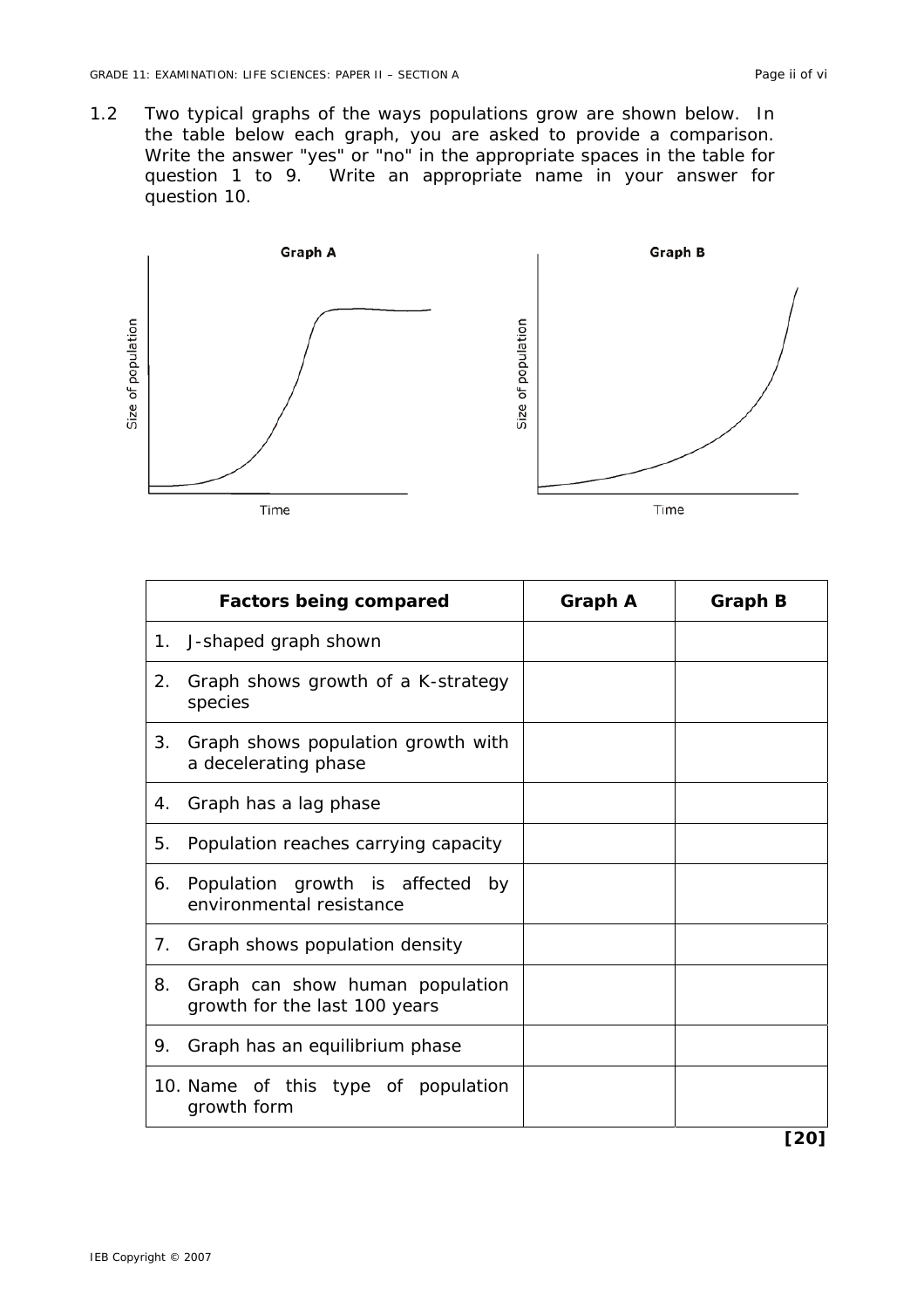1.3 Choose the correct answer for each of the following multiple choice questions. Write the letter of your choice in the appropriate box below.

| Question |  |  | $\vert$ 1.3.1 $\vert$ 1.3.2 $\vert$ 1.3.3 $\vert$ 1.3.4 $\vert$ 1.3.5 $\vert$ 1.3.6 $\vert$ 1.3.7 $\vert$ 1.3.8 $\vert$ 1.3.9 $\vert$ |  |  |
|----------|--|--|---------------------------------------------------------------------------------------------------------------------------------------|--|--|
| Answer   |  |  |                                                                                                                                       |  |  |

- 1.3.1 Which of the following is a density-independent factor?
	- A An increase in competitors, decreasing the yield of crop species
	- B An increase in food supply, increasing the numbers of herbivores
	- C A decrease in temperature, increasing the abundance of a tree species
	- D A decrease in predators, increasing the number of prey species
- 1.3.2 Which of the following graphs best represents a typical predator-prey relationship?



- 1.3.3 Which of the following has contributed to the rapid increase in human population size in the last 200 years or so?
	- A Increase in the number of effective cures for diseases
	- B Increase in child mortality in developing countries
	- C Decrease in food availability in dry regions of the world
	- D Decrease in levels of pollution
- 1.3.4 Which of the following does **not** tend to reduce biodiversity in an ecosystem?
	- A Atmospheric pollution
	- B Habitat conservation
	- C Disruption of food webs
	- D Selective feeding of low population species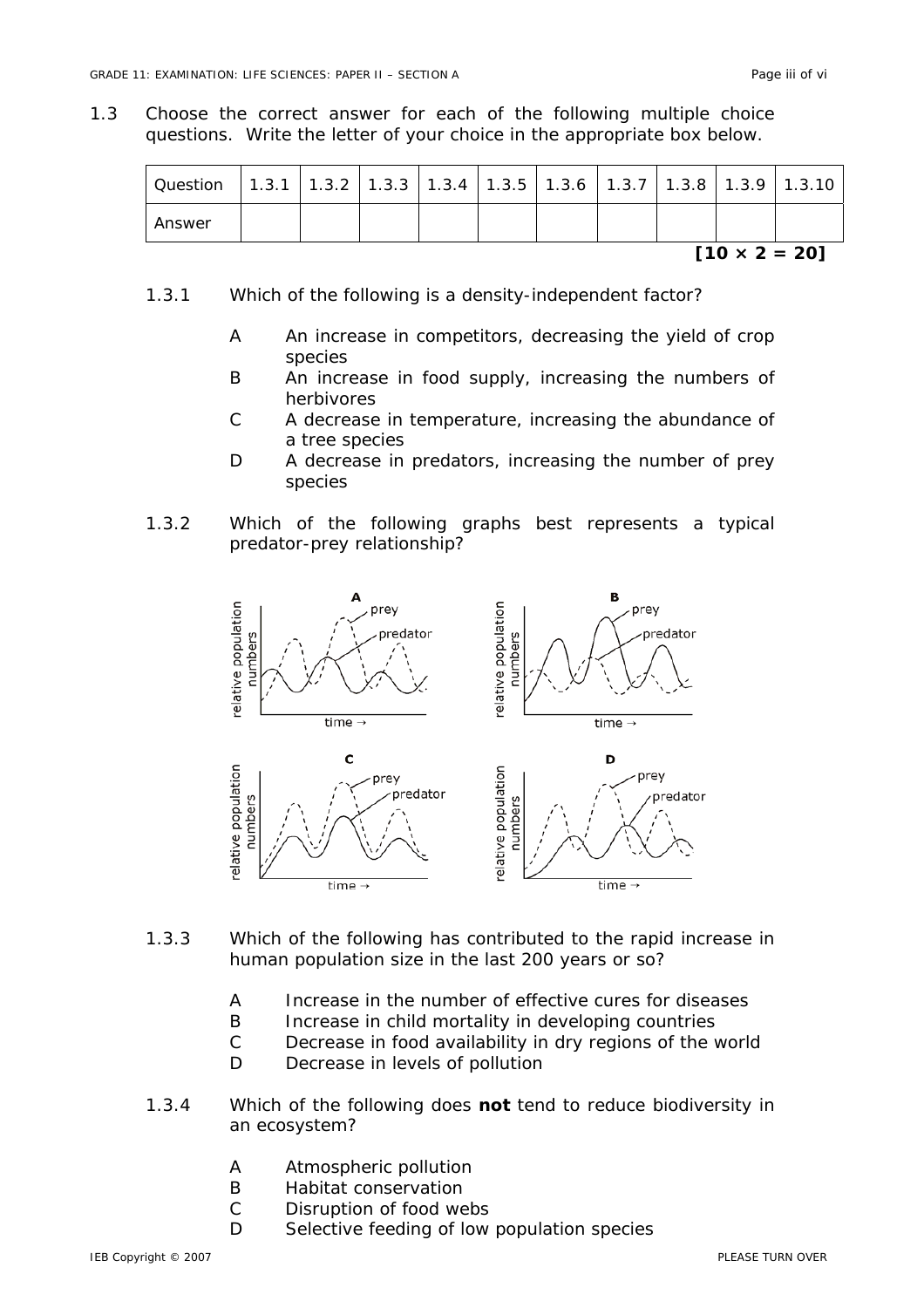1.3.5 The following table shows the effect of pollution on the biodiversity of a river.

|              | ---Direction of flow of river water---- - |            |              |              |  |
|--------------|-------------------------------------------|------------|--------------|--------------|--|
|              | State of water                            |            |              |              |  |
|              | Clean                                     | Very badly | Partly       | Clean        |  |
|              |                                           | polluted   | polluted     |              |  |
| Biodiversity | Large number                              |            | Small number | Large number |  |
| present in   | of different                              | X          | of different | of different |  |
| ecosystem    | species                                   |            | species      | species      |  |
|              |                                           |            |              |              |  |

Untreated sewage added

Which of the following should have been inserted into box X in the table?

- A Very large number of different species
- B Large number of different species
- C Small number of different species
- D Very small number of different species
- 1.3.6 A quantity of pesticide was accidentally spilt into a river. After a period of time, which of the aquatic organisms would contain the highest concentration of pesticide?
	- A Pondweed
	- B Tadpoles
	- C Small fish
	- D Large fish
- 1.3.7 Read the passage below titled "Sea lion walks with pupils"

#### **Sea lion walks with pupils**

San Francisco – An 84-kilogram sea lion that was hand-reared and then released into the sea noticed a group of children on a walk-athon and joined in.

The children were doing laps around a course set up at the Marine Country Day School next to the shores of the San Francisco Bay when the sea lion, known as Astro, joined them and did a whole lap.

Astro loves human company. Each time the Marine Mammal Centre fetches him and returns him to the sea, he returns to find people.

[Adapted: The Herald May 18, 2007]

Which of the following is the most probable scientific explanation for Astro's behaviour in the statement "Astro loves human company"?

- A Learned behaviour has caused Astro to seek human company
- B Astro prefers being with people rather than swimming in the sea
- C Hand rearing Astro has resulted in Astro associating humans with food supply
- D Innate behaviour has caused Astro to seek human company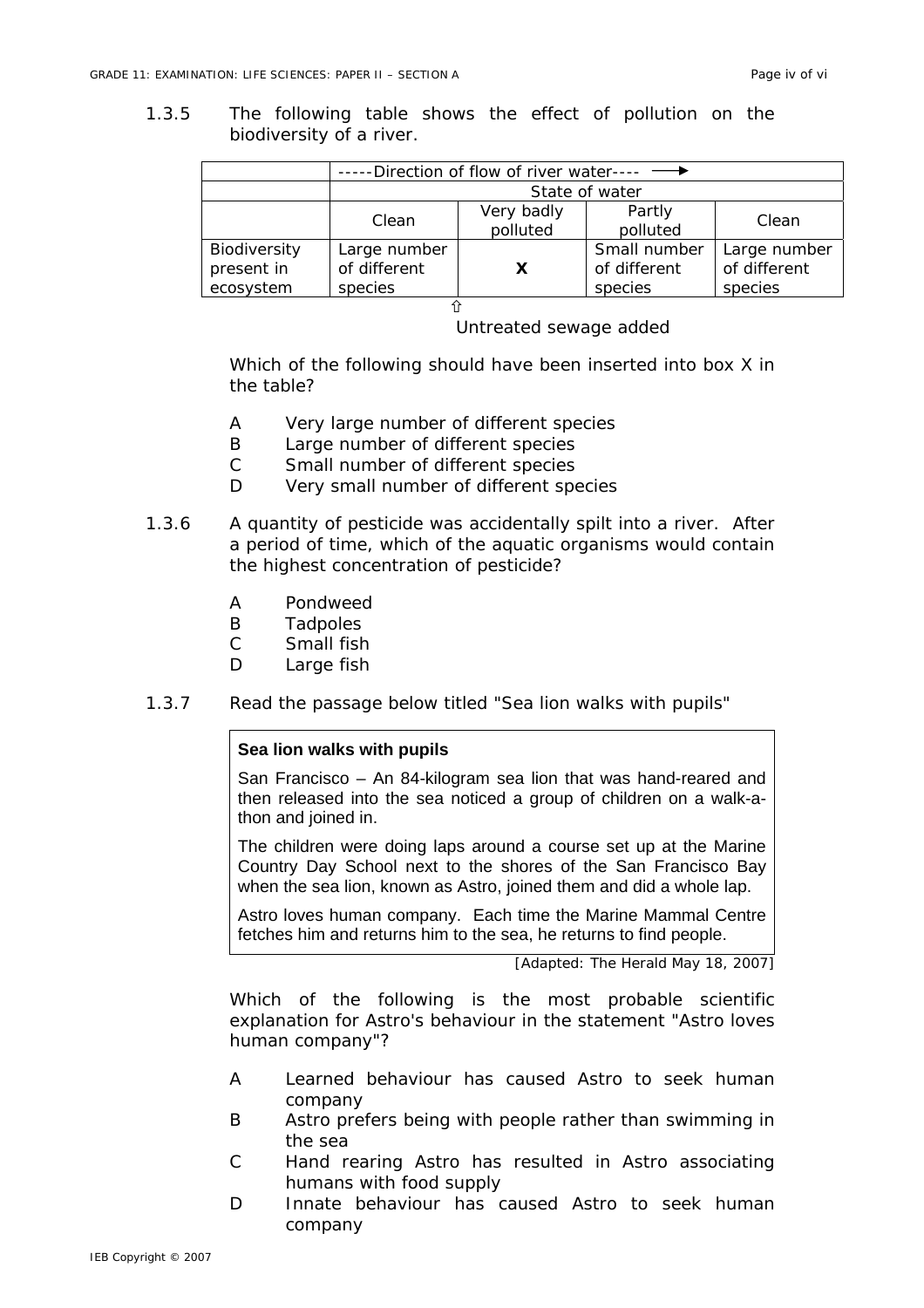## 1.3.8 Desertification is the process by which

- A people try to cultivate land near a desert.
- B fertile land changes to barren land or desert.
- C people abandon a rural way of life for city life.
- D large areas of natural forest are cleared for timber.

Questions 1.3.9 and 1.3.10 refer to the following information.

Some Grade 11 learners carried out an investigation to estimate the size of a striped field mouse population in an open grassy area near their school. They used the "mark-capture" technique as follows:

- They set out live-traps (which trap but do not kill animals) and caught 34 mice in the first capture.
- They stroked the mice to calm them.
- They marked each of the mice with a dab of bright yellow waterproof paint near the left ear before releasing them.
- A week later they put out live traps again and caught 50 mice in the second capture, 3 of which were marked.
- 1.3.9 Which of the following calculations would they have done to estimate the field mouse population size?
	- A 54  $50 \times 3$ B 3  $50 + 34$  $\mathcal{C}$ 3  $34 \times 50$
	- D  $34 \times 50 \times 3$
- 1.3.10 Which of the following are problems with the way the investigation was done?
	- (i) Birth, death, immigration and emigration could have happened between the first and second capture.
	- (ii) The mice were stroked to calm them.
	- (iii) The bright yellow paint dab made the marked mice easily visible to predators.
	- (iv) The pupils used live traps.
	- $A$  (i), (ii) and (iii)
	- B  $(i)$ ,  $(iii)$  and  $(iv)$
	- C (ii), (iii) and (iv)
	- D (i) and (iii)

### **Total: 50 marks**